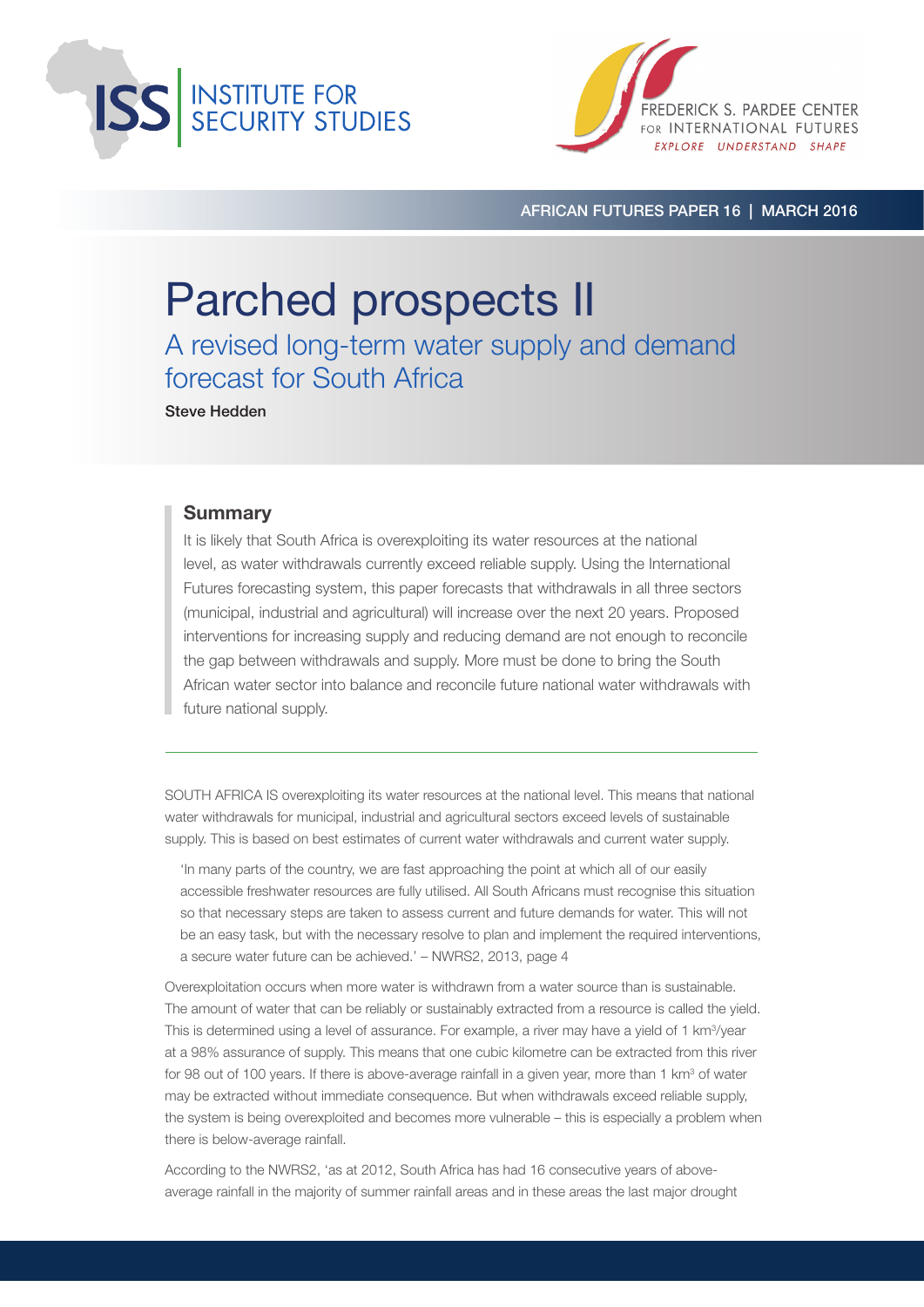was more than two decades ago. This trend is unlikely to continue.'1

Although droughts are inevitable, a stable water sector can mitigate the negative consequences of droughts. South Africa is a dry country but through integrated long-term planning, it is possible to maintain a reliable supply of water for all.

#### Scope

This paper is an update to an earlier publication, 'Parched prospects: The emerging water crisis in South Africa',<sup>2</sup> which was published by the African Futures Project (AFP) in September 2014 (henceforth 'Parched prospects'). This revised paper is a product of a collaboration between the AFP and the Water Research Commission (WRC). The AFP is a partnership between the Institute for Security Studies (ISS) and the Fredrick S Pardee Center for International Futures, at the University of Denver. Parched prospects estimated current levels of water supply and demand (withdrawals) in South Africa, and forecasted them to 2035 using the International Futures (IFs) forecasting system. The 'Parched prospects' paper found that South Africa is currently overexploiting its water resources at the national level and that the gap between withdrawals and supply will increase until 2035. The paper presented a reasonable growth forecast (Mandela Magic Lite), which demonstrated that increased economic growth would be likely to exacerbate the water challenges already facing South Africa. It also presented a Closing the Gap scenario, where the gap between withdrawals and supply is closed by 2035. This positive future scenario requires additional increases in supply and decreases in withdrawals beyond the existing interventions outlined in the latest National Water Resource Strategy (NWRS2).

### South Africa is a dry country but it is possible to maintain a reliable water supply for its population

Since the publication of the initial paper, water challenges in South Africa have become more pronounced. South Africa is facing its worst drought episode in several decades and in November 2015, five provinces were declared disaster areas.<sup>3</sup> Looking to the future, the Intergovernmental Panel on Climate Change (IPCC) forecasts a downward trend in precipitation in western South Africa and that the south-western region will be at high risk of severe drought over the 21st century.<sup>4</sup> That said, many of the water resource stresses caused by climate change can be mitigated through the long-term adaptation and planning approaches outlined in this paper.<sup>5</sup>

The aim of this study is to forecast quantities of renewable fresh water. This study is not currently able to forecast quality of water, nor is the IFs forecasting model (see annex) able to do so. Contaminated water as a result of untreated municipal wastewater and acid mine drainage is a challenge for South Africa, but those challenges are outside the scope of this paper.

It is also outside the scope of this study to outline the exact reconciliation measures that will be most suitable and costeffective for each water catchment. There are, however, some interventions that could contribute to closing the gap above and beyond the plans outlined in the large-scale reconciliation strategies. Existing strategies focus mainly on increased use of surface water through large-scale infrastructure projects, like dams and water-relocation schemes. Use of groundwater, wastewater treatment and municipal water demand management will also be needed to close the gap between supply and demand.

### Current water withdrawals

To estimate current levels of water withdrawals,<sup>6</sup> this paper uses data from the UN Food and Agriculture Organization's Aquastat database. It is important to prioritise Aquastat data because the withdrawal categories in this dataset – agriculture, municipal and industrial – are mutually exclusive. By estimating and forecasting these categories separately, the model ensures that withdrawals are not double-counted or under-counted. Since much of the data in Aquastat for South Africa is outdated, this paper estimates current water withdrawals based on the changes in underlying variables (see appendix). The paucity of water withdrawal data also speaks to the need for more research on quantifying current levels of water demand.

The largest user of water in South Africa is the agricultural sector. The most recent data available on agricultural water withdrawals in the Aquastat database come from 2000, at 7.836 km<sup>3</sup>.<sup>7</sup> The 2004 NWRS estimated that agricultural water withdrawals for irrigation were  $7.92$  km<sup>3</sup> in  $2000$ .<sup>8</sup>

Aquastat also has data on the area of land equipped for irrigation, which is strongly correlated with agricultural water demand. The area of land equipped for irrigation in South Africa in 2000 was 1.498 million hectares. Irrigation levels have increased in South Africa and Aquastat estimates that in 2012, 1.601 million hectares of South African land were equipped for irrigation. Therefore, agricultural water withdrawals are likely to have increased since 2000. This paper estimates current agricultural water withdrawals to be 8.9 km3 in 2014.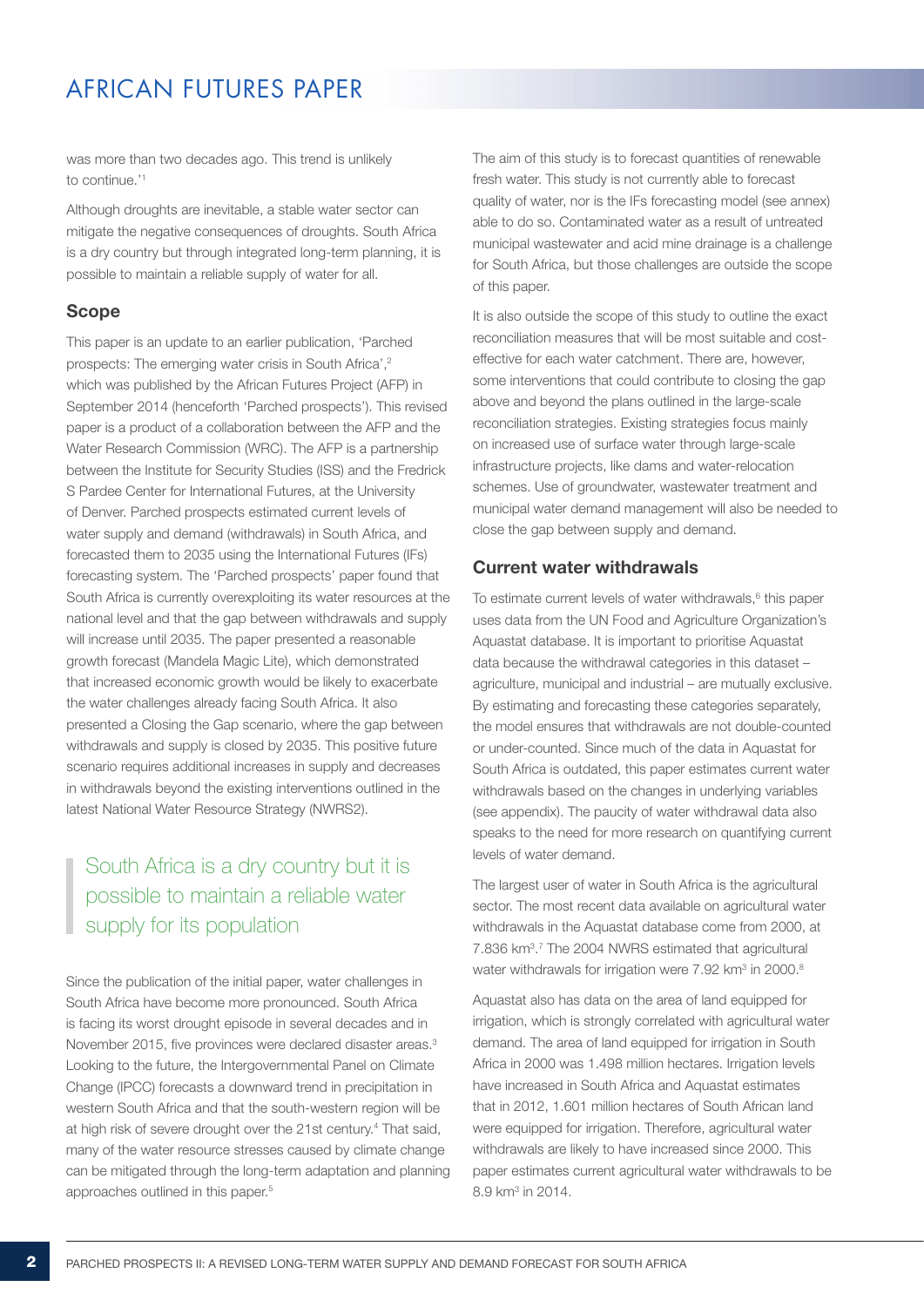The second largest user of water in South Africa is the municipal sector. Municipal water withdrawals are usually calculated as the total water withdrawn by the public distribution network.9 The latest data for South Africa on municipal water withdrawals from Aquastat is from 2005. It is estimated that 4.893  $km^3$  of water was withdrawn for municipal use in that year.10 Since 2005 the South African population has grown from 48.24 to 54 million people. In addition, incomes have increased, many more people have been connected to piped water and more people have moved to urban areas. For these reasons, municipal water withdrawals are likely to have increased since then. Using the same assumptions used to forecast municipal water demand, this paper estimates municipal water withdrawals to be 5.6 km<sup>3</sup> in 2014.

# South Africa's water challenges have become more pronounced and the country is facing its worst drought in several decades

The third largest user of water is the industrial sector. Aquastat defines industrial water demand as self-supplied industries not connected to the public distribution network. If an industry is connected to the public distribution network, it falls under the municipal water demand category. The latest data on industrial water demand from Aquastat is from 2005 and the estimate is that 0.9475 km<sup>3</sup>/year was withdrawn by industry.<sup>11</sup> The 2004 NWRS estimated that 0.755 km<sup>3</sup>/year went towards 'mining and bulk industrial' and that 0.297 km<sup>3</sup>/year went towards power generation.<sup>12</sup> The size of the manufacturing sector and the amount of thermo-electric power generation have increased since 2005, so this paper estimates that 1.1  $km^3$  was withdrawn in 2014 for industrial purposes.

Therefore, the total volume of water withdrawal in 2014 in South Africa is estimated to be 15.6 km<sup>3</sup>.



#### Figure 1: Water withdrawals for the three sectors

Source: Historical data (solid lines) comes from the Aquastat database; forecasted values (dashed lines) are based on the authors' calculations.



of water withdrawal in SOUTH AFRICA IN 2014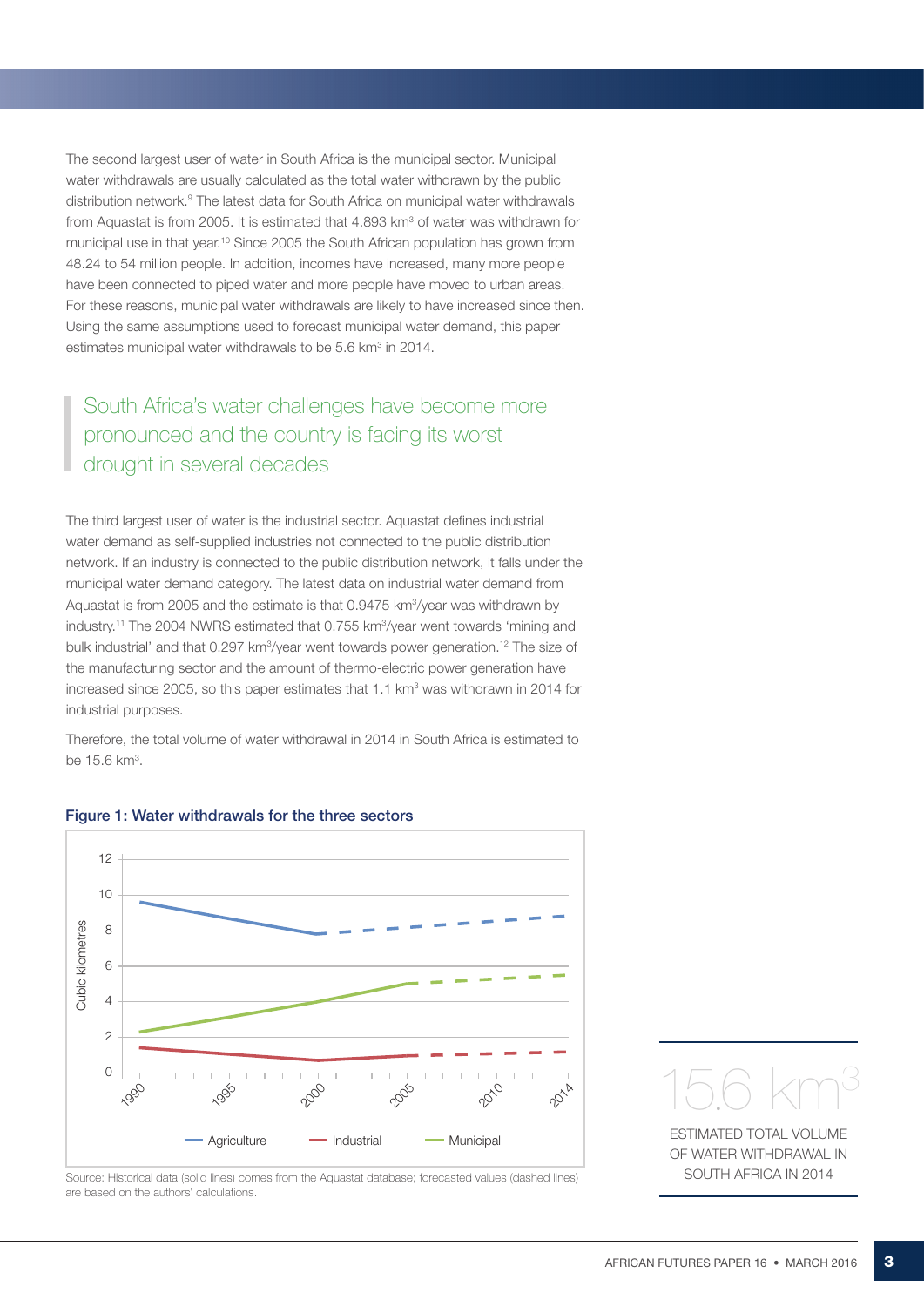#### Current water supply

Most water in South Africa is surface water – in other words, water that flows on the surface of the earth and is held in dams. Not all surface water is available for withdrawal, however. Some surface water must be retained in dams and rivers to maintain the ecological health of the water system or because of downstream requirements. Additionally, the level of water available varies throughout the year, and from year to year. Therefore, the amount of water that can be reliably extracted depends on this variability. Using these criteria, Aquastat estimates levels of exploitable annual surface water, or yield.<sup>13</sup> Aquastat estimates that there is 10.93 km<sup>3</sup>/year of exploitable regular renewable surface water in South Africa, and this is the figure used to initialise the IFs model.14 The model forecasts that annual exploitable surface water increased to 11.14 km<sup>3</sup>/year by 2014, largely due to the construction of infrastructure, like dams. This figure, however, does not take into account any seasonal variation in water supply, such as droughts.

# Over 80% of South Africans will live in urban areas by 2035, which should lead to better water-efficiency policies and technologies over time

Treated municipal wastewater is the second largest source of renewable water in South Africa. Of the 3.541 km<sup>3</sup> of municipal wastewater that was produced in 2009, 1.919  $km^3$  was treated.<sup>15</sup> The model estimates that the amount of treated wastewater has increased and that the volume came to 2.1 km<sup>3</sup> in 2014.<sup>16</sup> Some of this wastewater is directly reused and some is released back into the system for use downstream. The portion of treated municipal wastewater that is not directly reused is considered secondary discharge and contributes to increases in surface-water yield.

Exploitable regular renewable groundwater was estimated by Aquastat to be 1.042 km3 /year in 2012. According to the NWRS2,

the most recent estimate of sustainable potential yield of groundwater resources at high assurance is 7.5 km<sup>3</sup>/[annum], while current groundwater use is estimated at around 2 km3 /[annum]. Allowing for an underestimation on groundwater use, about 3.5 km<sup>3</sup>/[annum] could be available for further development.<sup>17</sup>

This research estimates that current groundwater use is 2.04 km<sup>3</sup>/year in South Africa in 2014.

Desalination of seawater is the final source of renewable water in South Africa, though it constitutes a small portion of the total. This paper estimates/calculates that 0.024 km<sup>3</sup> of desalinated water was produced in 2014.

Therefore, the overall annual water supply in South Africa is estimated to be 15.3 km<sup>3</sup>.

#### Forecasting water demand

#### **Municipal**

Since the publication of the 'Parched prospects' paper, further refinements have been made to the water sub-module of the IFs forecasting system. Along with using the size of the urban population to forecast municipal water withdrawals, the model also now



Estimated overall ANNI JAL WATER SUPPLY in South Africa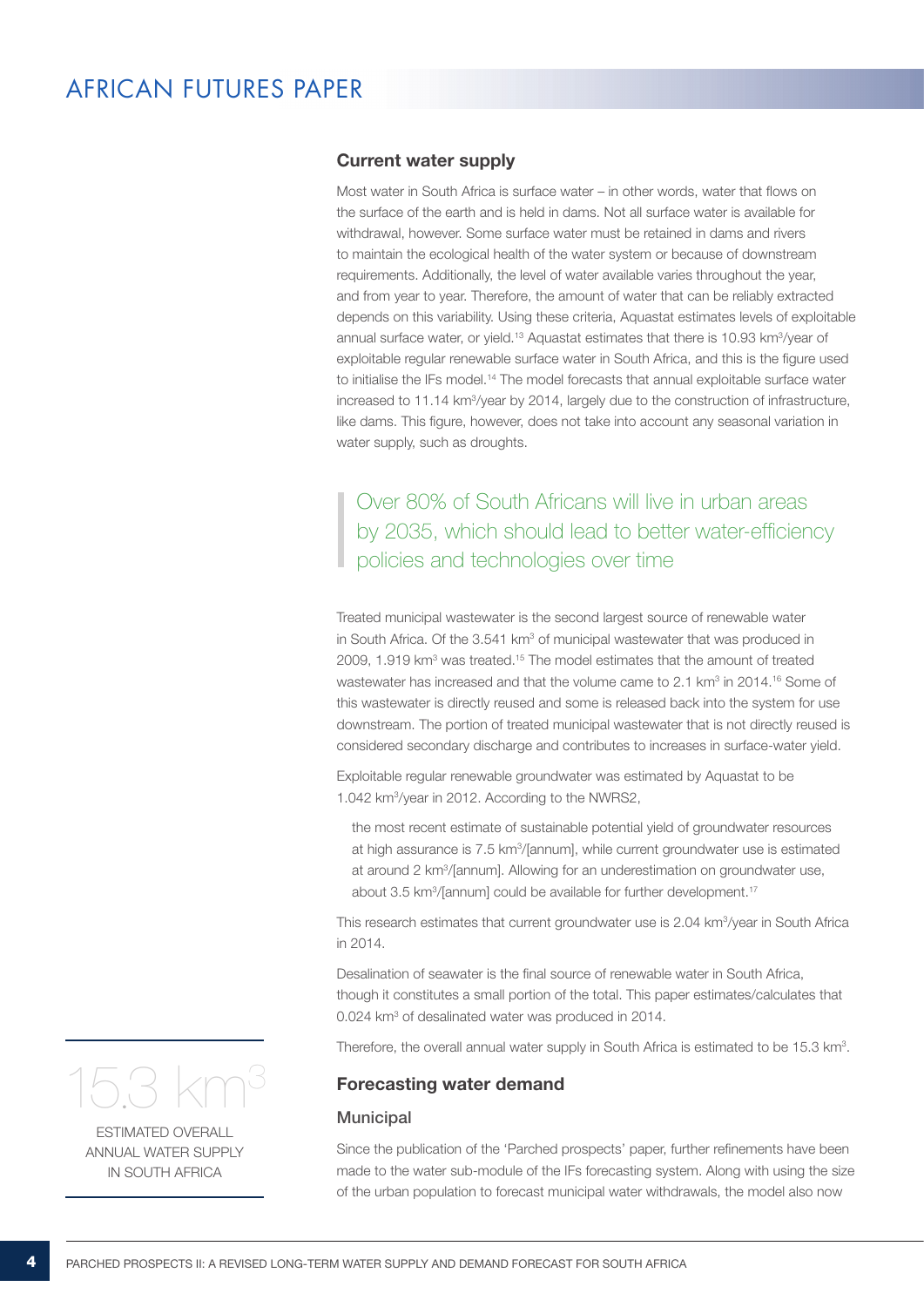includes three additional driving variables: GDP per capita (at purchasing power parity, PPP); access to piped water facilities; and the percentage of the population living in urban areas. Rather than merely using the size of the urban population to directly forecast municipal water demand, this new formulation uses these three variables to forecast municipal water demand per capita.



### Figure 2: Driving variables of municipal water use per capita

Source: Authors' conceptualisation of connections in the IFs model.

Once municipal-water demand per capita is estimated, it is multiplied by the overall size of the urban population to estimate total municipal water withdrawals:

#### Municipal water withdrawals  $=$  water use per capita x urban population

All three of these variables are statistically significant in forecasting per capita municipal-water withdrawals. Conceptually, as GDP per capita increases, people use more water. Likewise, people who have access to piped water rather than having to rely on shared water facilities use more water per capita. The larger the proportion of a country's population that lives in urban areas, the better developed the water saving technologies and policies for municipal-water demand generally become. Therefore, there is a negative correlation between the portion of a country's population that lives in urban areas and water use per capita.

The model assumes that South African GDP per capita (at PPP) will increase by more than 50% over the next 20 years, from US\$12 390 to US\$19 110. Likewise, due to population growth, another 3,35 million piped water connections will need to be built over the next 20 years. Over 80% of South Africans will live in urban areas by 2035, which should lead to better water-efficiency policies and technologies over time.

Using this new formulation, municipal-water withdrawals will increase to even higher levels than forecasted in the original 'Parched prospects' paper. The model now forecasts that it will exceed 8 km<sup>3</sup> by 2035. The original forecast was 7.2 km<sup>3</sup> by 2035.

#### Industrial

Industrial-water withdrawal forecasts in IFs have also been refined. In addition to using thermo-electric power generation as a driving variable for industrial-water withdrawals, the model now includes water requirements in the manufacturing sector.

Thermo-electric power generation is a large consumer of industrial water withdrawals: water is required for cooling coal-fired power plants. In 2000, 2% of all water withdrawals in South Africa were used for power generation.<sup>18</sup> Although this figure may not seem like much at the national level, power-generation water requirements often occur in catchment areas that are moderately or severely constrained.19

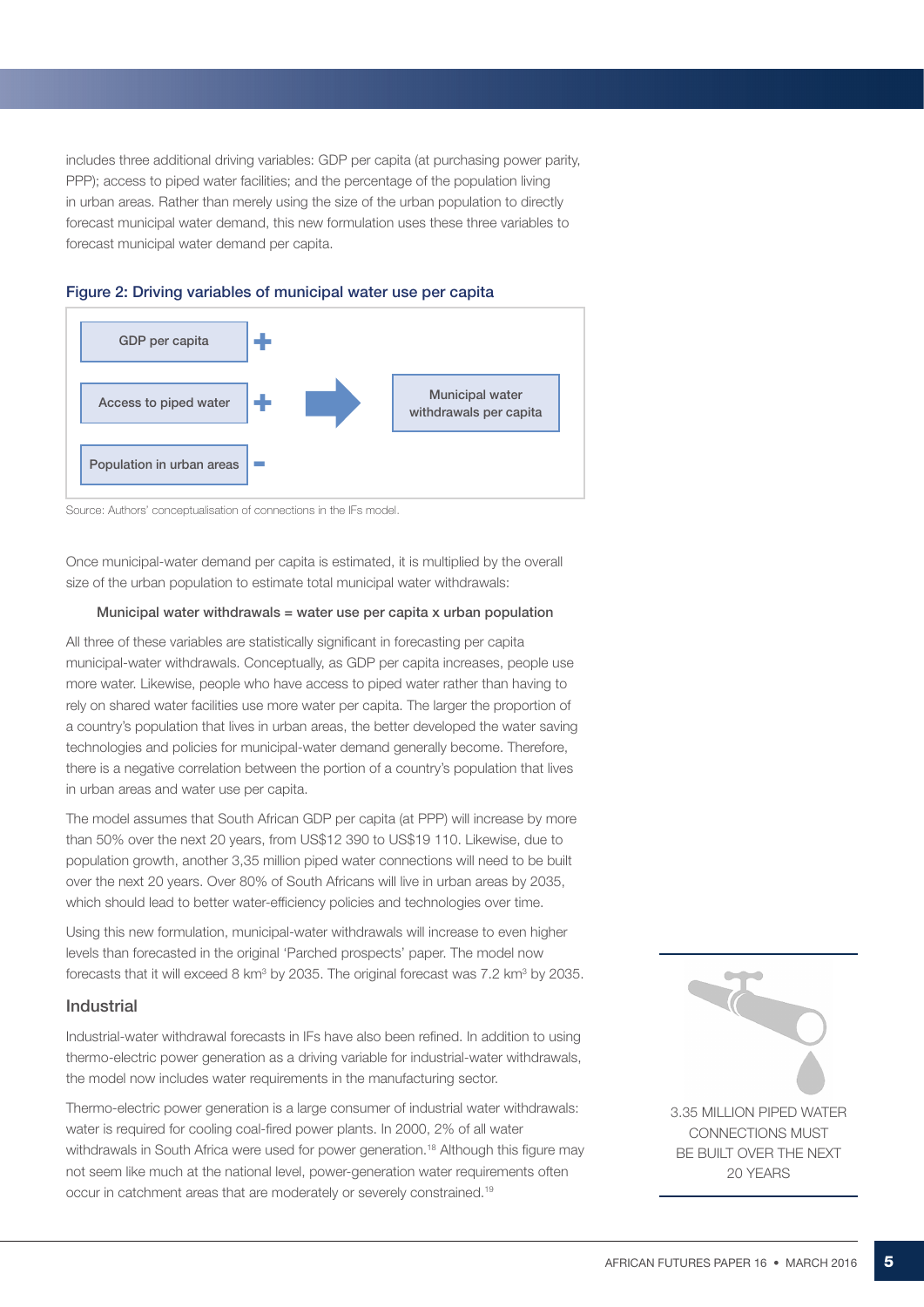This updated industrial water withdrawal forecast has also taken into account research done by the WRC, published as 'Long term forecasts of water usage for electricity generation: South Africa 2030'.20 The model assumes that thermo-electric power generation in South Africa consumes 1,85 litres/kWh (kilowatt-hours). This is assumed to decrease to 1,78 litres/kWh by 2035 due to the implementation of dry-cooling water-saving technologies.<sup>21</sup>

According to the 2010 Integrated Resource Plan, the national long-term energy plan, electricity-generating capacity will double by 2030, and nearly half of the new capacity will be from thermo-electric power plants (coal, gas and nuclear).22 The model estimates that current water consumption for thermo-electric power generation is 0.46 km<sup>3</sup> and that it will rise to nearly 0.5 km<sup>3</sup> by 2020.<sup>23</sup> Due to the onset of renewable energy and the increased penetration of dry-cooling technologies, water consumption for electricity generation will decrease after 2020. This is based on the assumptions used to forecast industrial water demand for electricity generation (see Appendix).

According to the 2010 Integrated Resource Plan, electricity-generating capacity in South Africa will double by 2030

Another component of industrial water withdrawals is the manufacturing sector. Although the size of the manufacturing sector in South Africa is likely to decrease in relative terms (i.e. as a percentage of total GDP), it is likely to grow in absolute terms. This translates into an overall increase in industrial water withdrawals for manufacturing purposes.

While the uptake of renewable energy will mitigate industrial water demand increases, the growth in thermo-electric power generation along with the increasing absolute size of the manufacturing sector will result in industrial water withdrawals to increase from 1.1 km<sup>3</sup> in 2014 to 1.2 km<sup>3</sup> by 2035.

#### **Agriculture**

The National Development Plan (NDP) sets a target of increasing the land under irrigation by 500 000 hectares.<sup>24</sup> The latest National Water Resource Strategy (NWRS2), however, has set a target of more than a 50% increase of land under irrigation in South Africa – which would be even greater than 500 000 hectares.<sup>25</sup> Yet the NWRS2 also states that 'additional water for increase in irrigation in South Africa is very limited and moving some water from irrigation to other use must already be considered in certain areas'.26 Due to the constraints on water use, the scenarios in the NWRS2 do not foresee any increase in agricultural water demand.<sup>27</sup>

Since irrigation is the largest driver of agricultural water withdrawals in the IFs model, increasing the area of land equipped for irrigation leads to an increase in agricultural water withdrawals. In the Current Path scenario, agricultural water withdrawals increase to  $9.7 \text{ km}^3$  by 2035.

Overall water withdrawals will therefore increase from  $15.6$  km<sup>3</sup> in 2014 to 18.9 km<sup>3</sup> by 2035.



Nearly half of South Africa's new electricity CAPACITY WILL BE FROM THERMO-FLECTRIC power plants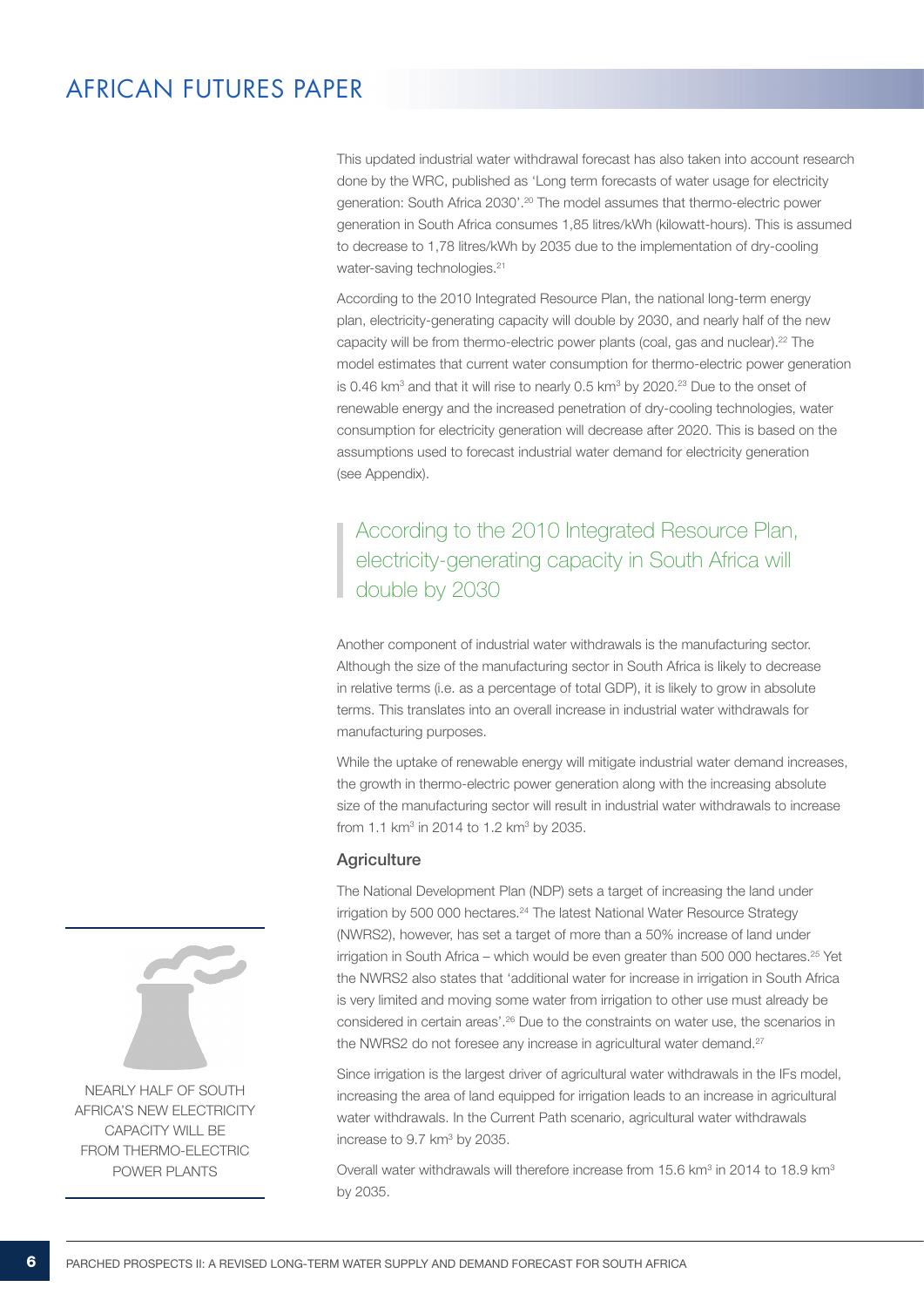

#### Figure 3: Total water withdrawals in 2014 and 2035 in the Current Path scenario

Source: IFs version 7.13. Area of pie charts scaled to overall water withdrawals.

### Forecasting water supply

To refine the water-supply forecast the authors have looked at not only the NWRS2, but also every published large-scale water reconciliation strategy from the Department of Water and Sanitation (DWS) and other departments.28 The NWRS2 includes reconciliation strategies for some large-scale water catchments, but additional studies have been conducted by the DWS since 2012. This research includes all of the available completed reconciliation strategies for all large-scale water catchments.

Although these reconciliation strategies do not cover the entire land area of South Africa, they do cover all of the main urban areas as well as the major sources of water supply (i.e. all major rivers). Therefore, while the sum of these interventions does not constitute a complete national water reconciliation plan, it does provide a good approximation.29

Compiling all of the reconciliation strategies, the DWS plans for an increase in yield of over 3.5 km<sup>3</sup>/year by 2035. This increase would be achieved by implementing a number of large-scale infrastructure projects, like the LHWP2, as well as by raising and constructing dams throughout South Africa. This means the total system yield in  $2035$  will be 17.8 km<sup>3</sup> (see Figure 4).

# South Africa's latest National Water Resource Strategy has set a target of more than a 50% increase of land under irrigation

This supply forecast is considerably higher than the supply forecast presented in 'Parched prospects'. In that paper, supply was expected to increase only to 16.4 km3 by 2035. The original supply forecast relied on information explicitly outlined in the NWRS2, while the supply forecast in this paper relies on information extracted from every large-scale reconciliation strategy. It is important to recognise that this supply forecast is compiled using every single explicit yield increase from the reconciliation strategies and that some of these planned increases are actually only options, which may or may not be pursued.30

Overall water WITHDRAWALS WILL INCREASE FROM 15.6 KM<sup>3</sup> IN 2014 TO 18.9 KM<sup>3</sup> BY 2035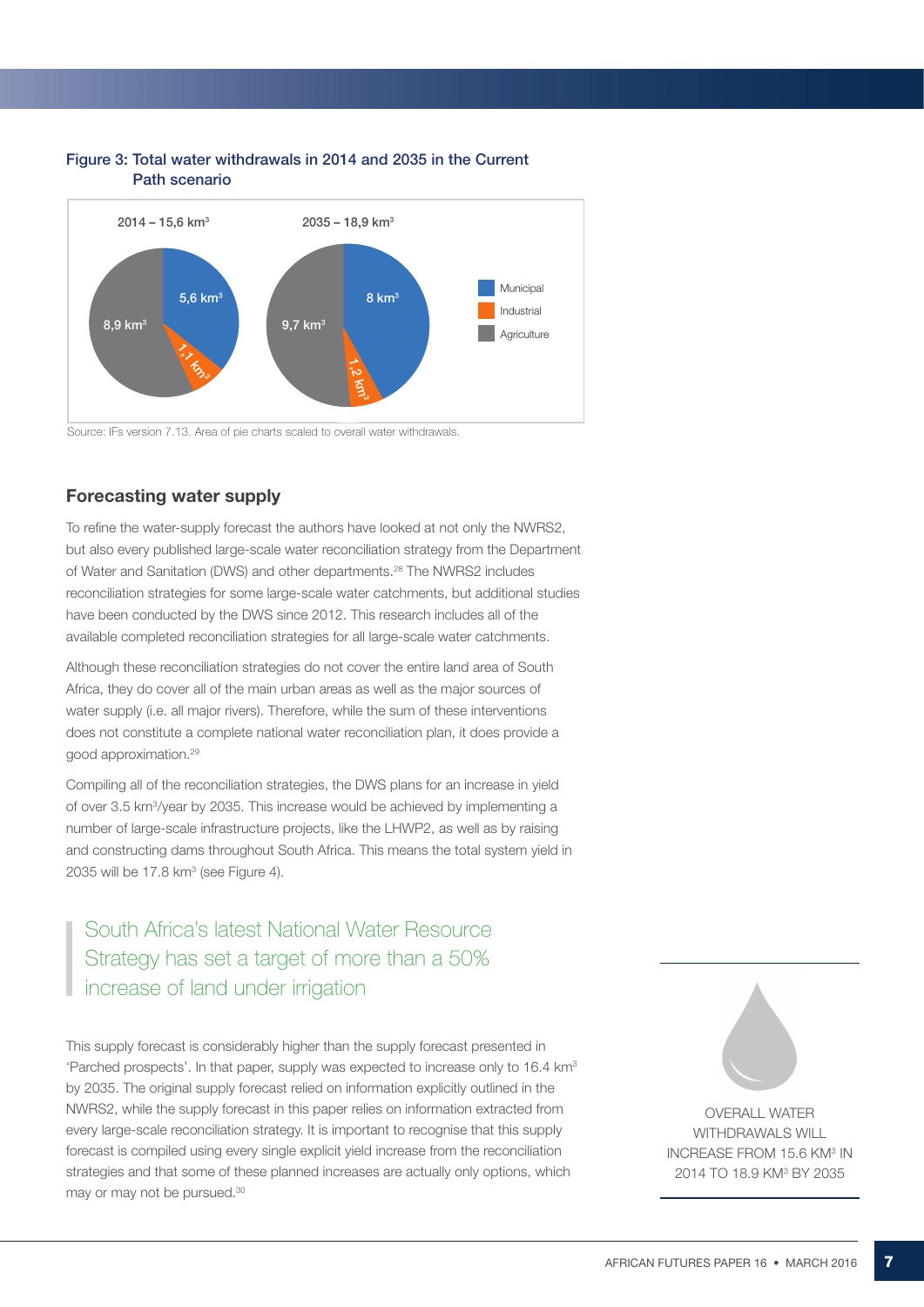

#### Figure 4: Planned yield increases extracted from all published large-scale reconciliation strategies

Source: All large-scale reconciliation strategies, see endnotes for sources.

Note: The decrease in yield in 2024 is due to the completion of the LHWP2. It will initially decrease the yield as the dam is filled. It will also allow for more water to be used for ecological water requirements, further reducing existing yield.<sup>31</sup>

> In addition to the planned vield increases, the reconciliation strategies also identify WCWDM interventions. These interventions occur in most catchments and account for a demand reduction of 0.571  $km^3$  by 2035. These interventions are not included in Figure 4.

### The Current Path scenario

The Current Path is a scenario in which water demand increases in line with the assumptions made above in Section 3.1, 'Forecasting water demand', and supply increases in line with all large-scale water reconciliation strategies. In this scenario, every single intervention aimed at increasing supply and every intervention aimed at reducing demand is successfully implemented on time. Although commendable, the proposed supply increases are not enough to meet rising withdrawals, however. Using the model assumptions described above, water withdrawals increase in the Current Path scenario to 18.9 km<sup>3</sup> by 2035 (indicated by the blue line in Figure 5). All of the yield increases outlined in all of the water reconciliation strategies amount to a total of over 3.5 km<sup>3</sup> by 2035, but after factoring in yield decreases, the total yield increases to 17.8 km<sup>3</sup> by 2035 (indicated by the grey line in Figure 5). These yield decreases are largely due to increased ecological water requirements as well as yield loss sustained by the filling of dams.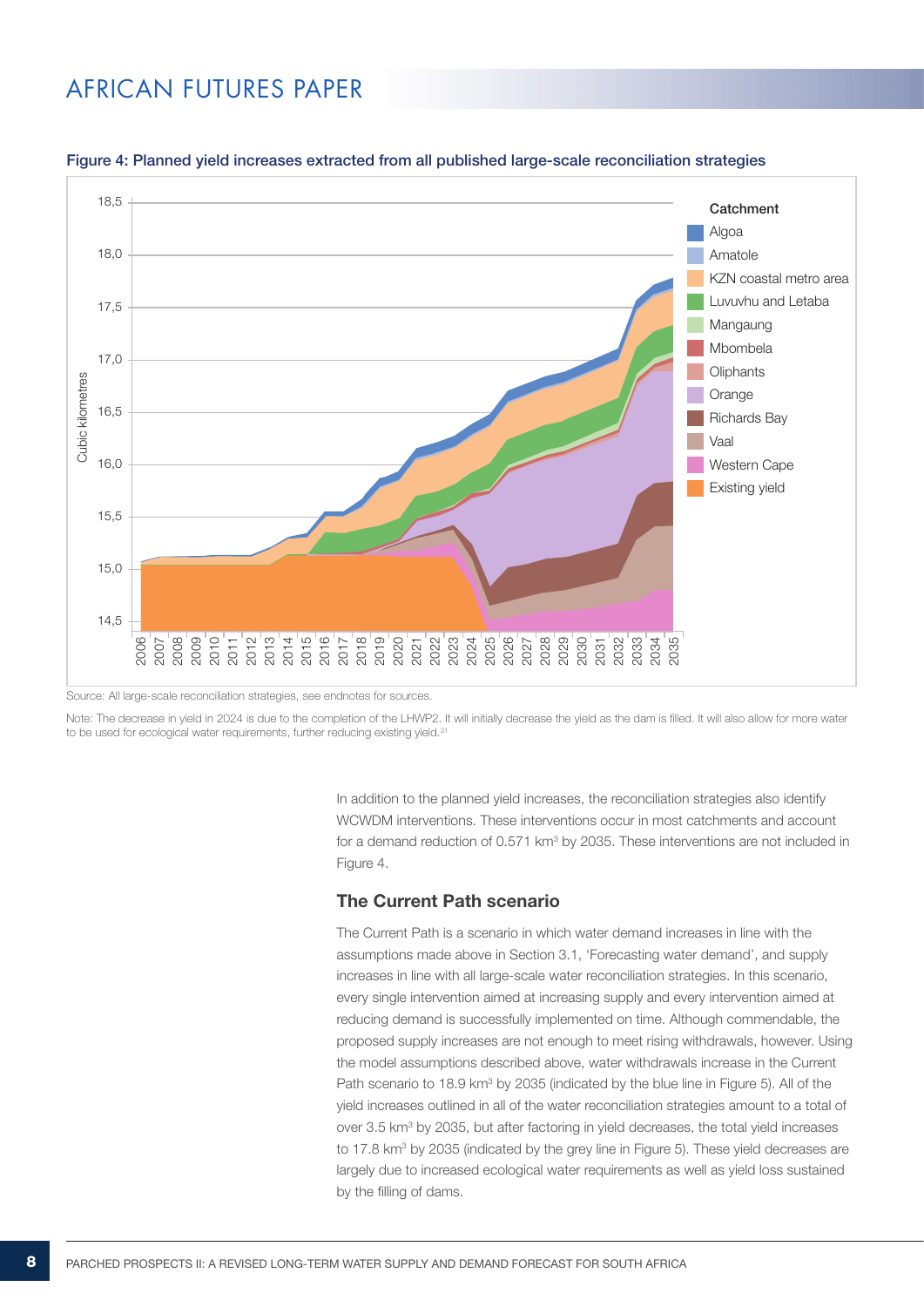



Source: IFs version 7.13.

In addition to water supply increases, the large-scale water reconciliation strategies include interventions aimed at water conservation and water demand management (WCWDM). These interventions total about 0.57 km<sup>3</sup> of water 'savings' by 2035. After accounting for the WCWDM interventions and the yield increases, the model still forecasts a gap between withdrawals and supply of 0.57 km<sup>3</sup> by 2035. This forecasted gap between withdrawals and supply in 2035 is a significant decrease from the previous paper's forecast, largely due to an updated supply forecast. The supply forecast used in this paper relies on all the large-scale reconciliation strategies that have been published, as opposed to relying on just the NWRS2.







withdrawals by 2035 under the Current Path scenario

Source: IFs version 7.13.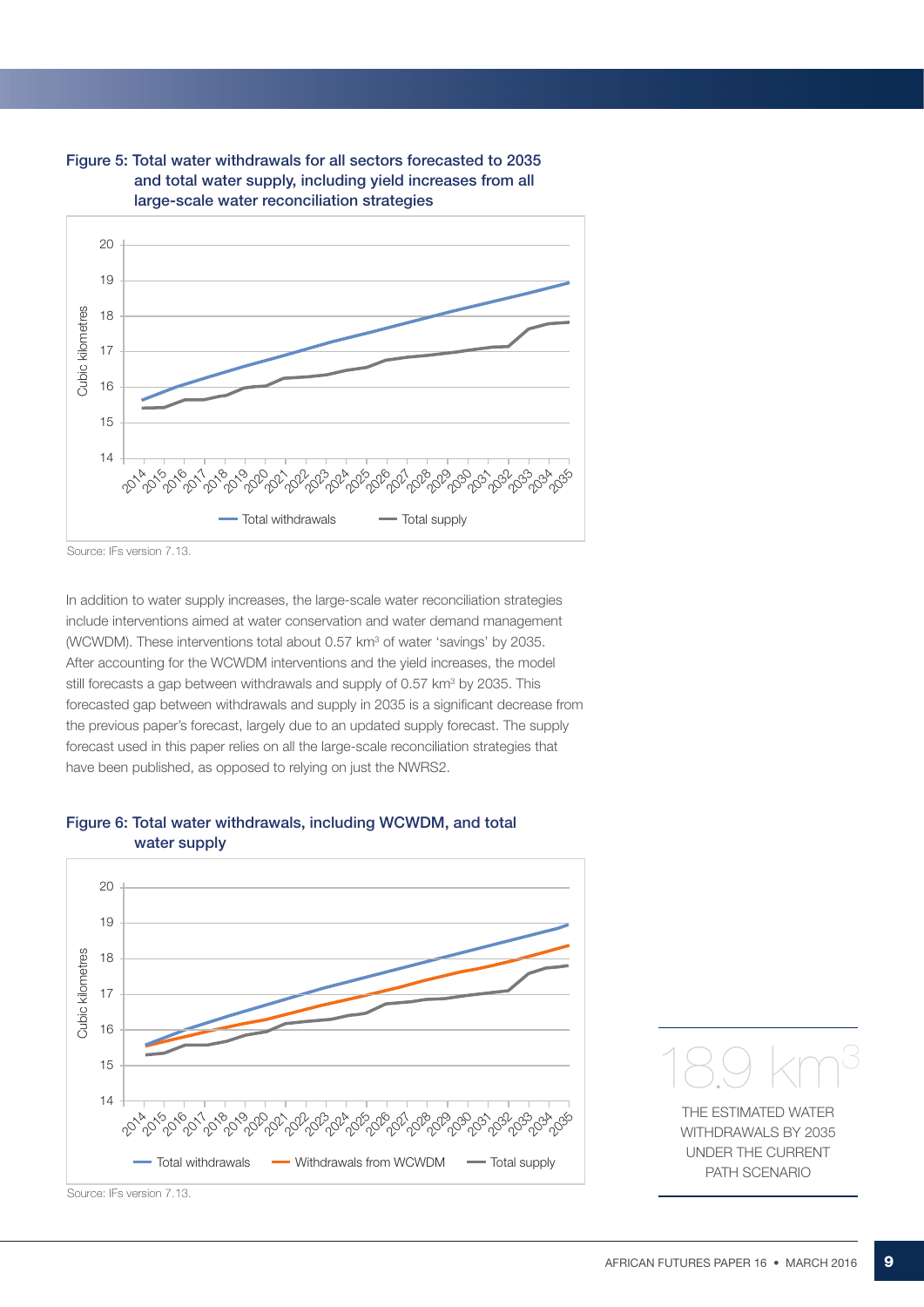StatsSA conducted a similar forecast in 2010, also based on data from 2000. They found that water deficits at the catchment level will increase by 2025 and that catchment-level surpluses will diminish. They forecasted that the national deficit will range from 0.234 to 2.044 km<sup>3</sup> by 2025.<sup>32</sup>

### The Closing the Gap scenario

As shown, even with the successful implementation of every intervention in every large-scale reconciliation strategy, the gap between national water withdrawals and available water supply persists. This indicates that additional measures – above and beyond the interventions outlined in the large-scale reconciliation strategies – will be required to close the gap by 2035. In the Closing the Gap scenario, not only is every intervention in every reconciliation strategy pursued, but additional interventions entailing groundwater development, wastewater treatment and WCWDM are implemented.

### The main reason groundwater sources fail is because of mechanical breakdowns

The largest increases in water supply outlined in the reconciliation strategies come from large-scale surface-water infrastructure projects, such as the Lesotho Highlands Water Project Phase 2 (LHWP2), the Vioolsdrift and Gariep Dams in the Orange River catchment, the Mielietuin Dam in the Richards Bay catchment, along with many others. Increases in yield from surface-water infrastructure account for about 86% of all planned increases in yield. Although such large-scale infrastructure projects are often necessary, there are additional ways to reconcile supply and demand rather than just by building dams. Additional measures must be taken to both increase available water supply and decrease demand.

#### Groundwater

Groundwater is an overlooked renewable water resource. This research (Parched prospects II) estimates that current groundwater use was 2.04 km3 /year in South Africa in 2014. There is the potential to increase the sustainable extraction of groundwater to increase national water supply.

There are only three explicit targets for increasing groundwater extraction in the large-scale reconciliation strategies, which account for just 0.08 km<sup>3</sup> by 2035. Groundwater is particularly well suited to meet agricultural demand and is therefore often ignored in large-scale urban reconciliation strategies. This is

a potential reason why groundwater is not prominent in these reconciliation strategies, which focus primarily on urban areas.

There is, however, a WRC project (K5/2158) aimed at 'producing research that will support Local Municipalities in developing groundwater resources for water supply, and at informing others in the field.'33 This project has found that groundwater is a reliable source when managed properly, and that the costs are comparable with those of surface-water resources. The project argues that 'the main reason groundwater sources fail is because of mechanical breakdowns and other issues related to operations and management (O&M), and not a failure of the groundwater resource itself'.

#### Wastewater treatment

Treating wastewater increases the available supply of water (through direct reuse) and also the quality of water. According to the latest Aquastat data on wastewater treatment (from 2009), however, only 54% of municipal wastewater is treated in South Africa.

South Africa is at a 'tipping point' in terms of wastewater treatment.34 Although the state of wastewater-treatment facilities in South Africa has been improving, according to the 2014 *Green Drop Report,* nearly one quarter of all wastewatertreatment systems are in a 'critical state'.35 Seven of the large-scale reconciliation strategies reviewed for this paper set explicit targets for increasing the use of treated wastewater. These interventions amount to 0.22 km<sup>3</sup> of increased yield by 2035.

The IFs model, however, forecasts that nearly 5.1 km<sup>3</sup> of municipal wastewater will be produced in 2035, so there is certainly the possibility of increasing available yield through the treatment of municipal wastewater. Failure to treat this wastewater will endanger the quality of water resources in South Africa.

### Water conservation and water demand management

Non-revenue water is both a challenge and an opportunity in South Africa. Non-revenue water refers to water that is either unbilled or 'lost' before it reaches the consumer. The DWS has instituted a 'War on Leaks' campaign to reduce municipal water that is lost annually through leaks. The recent drought is likely to further incentivise water-conservation policies.

According to a 2012 WRC report, the proportion of nonrevenue water in South Africa is 36,8%,36 most of which is the result of physical losses, or leaks. In fact, 25,4% of municipal water is lost through leaks. Although this level of non-revenue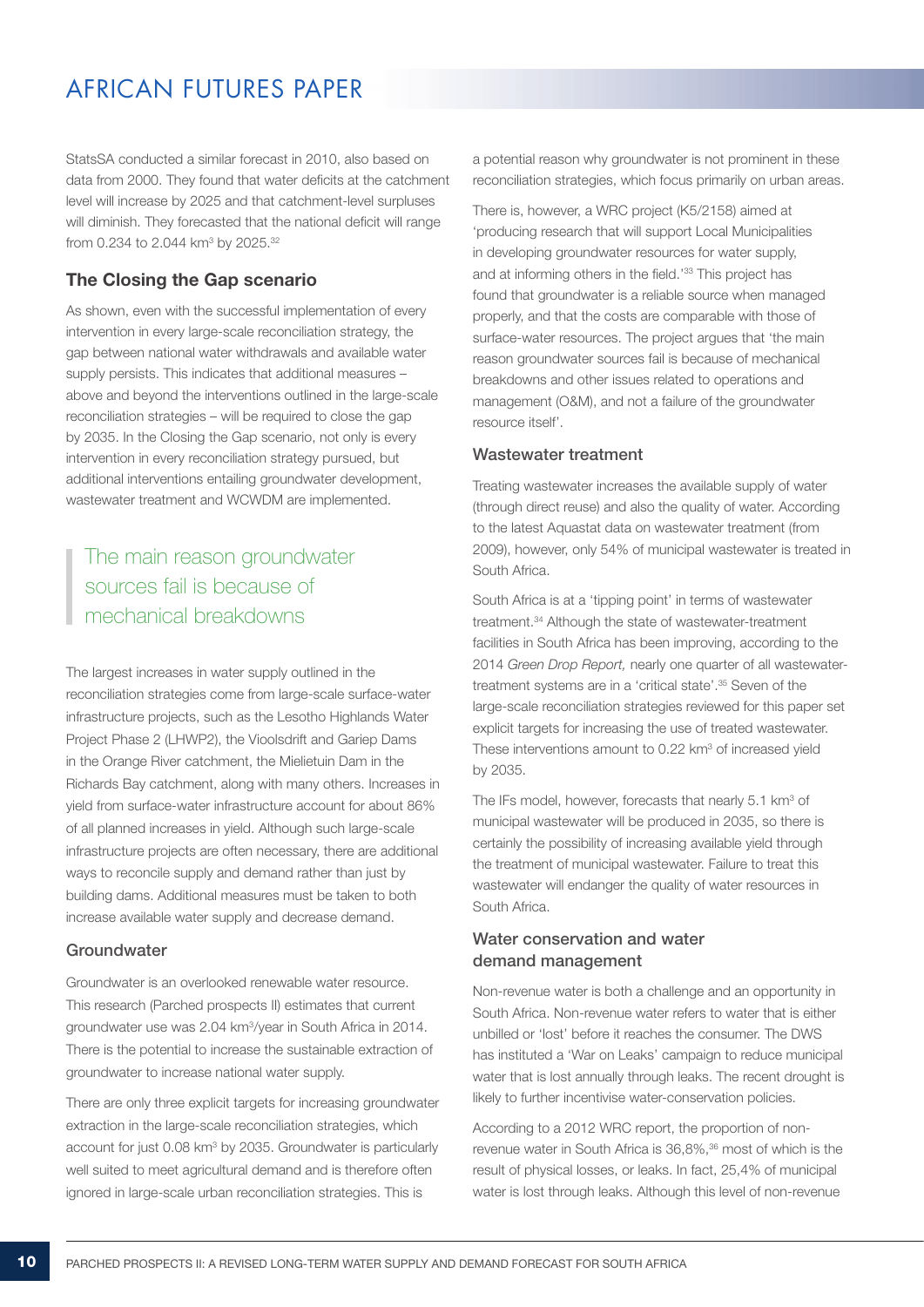water is in line with the global average, there is significant room for improvement. According to the report, 'when comparing the unit water use per capita, South Africa appears to have a relatively high per capita water use, which suggests consumers waste water, and there is significant scope to reduce the unit consumption'.<sup>37</sup>

An additional reason for concern is the fact that only 45% of municipalities could provide sufficient information to assess their level of non-revenue water. This means that 55% of municipalities are not even aware of whether or not they have a problem.

Nine of the large-scale reconciliation strategies outline WCWDM interventions, which amount to a 0.571  $km^3$  reduction in demand by 2035. Much of this reduction (0.22 km<sup>3</sup>) is expected to come from WCWDM in the Vaal River catchment, which includes the cities of Tshwane and Johannesburg. The 2007 WCWDM potential assessment for the Vaal River system aimed for a reduction in demand by 15% by 2025, reducing the per capita per day consumption of water from 330 to 290 litres per capita per day (l/c/d).38 Nevertheless, this consumption is still well above the international average of 173 l/c/d.39

Achieving aggressive targets for reducing water demand will require collective action and a change in the mindset of water consumers. There is, however, huge potential to reconcile the water system through WCWDM interventions.<sup>40</sup>

Only 45% of municipalities could provide enough information to assess their non-revenue water level, meaning 55% are not even aware if they have a problem

### **Conclusion**

From the most recently available national data, it is evident that national water withdrawals in South Africa exceed national reliable supply. This does not mean that water is being overexploited everywhere – some areas of the country are in balance. But it is impossible to have a national water deficit without some areas overexploiting their resources.

Using the IFs forecasting system, this paper has forecast water withdrawals for three key sectors: municipal, industrial and agricultural. According to the assumptions in the model, withdrawals will increase in each of these sectors over the next 20 years.

To create a plausible water-supply forecast, the research for this paper has turned to the latest available large-scale reconciliation strategies conducted by the DWS. The AFP has gone through every one of these reconciliation strategies to identify and quantify every planned increase in water supply and every intervention designed to reduce water withdrawals.

This paper then presented the Current Path scenario. In this scenario, water withdrawals increase in all three sectors, municipal, industrial and agricultural. In an attempt to reconcile water supply and demand, South Africa increases its available water supply by nearly 2.5  $km^3$  and reduces withdrawals by 0.57  $km^3$  by 2035. This is in line with all of the planned interventions from all of the large-scale water reconciliation strategies from the DWS. Even with all of these interventions, however, withdrawals exceed supply every year through to 2035.

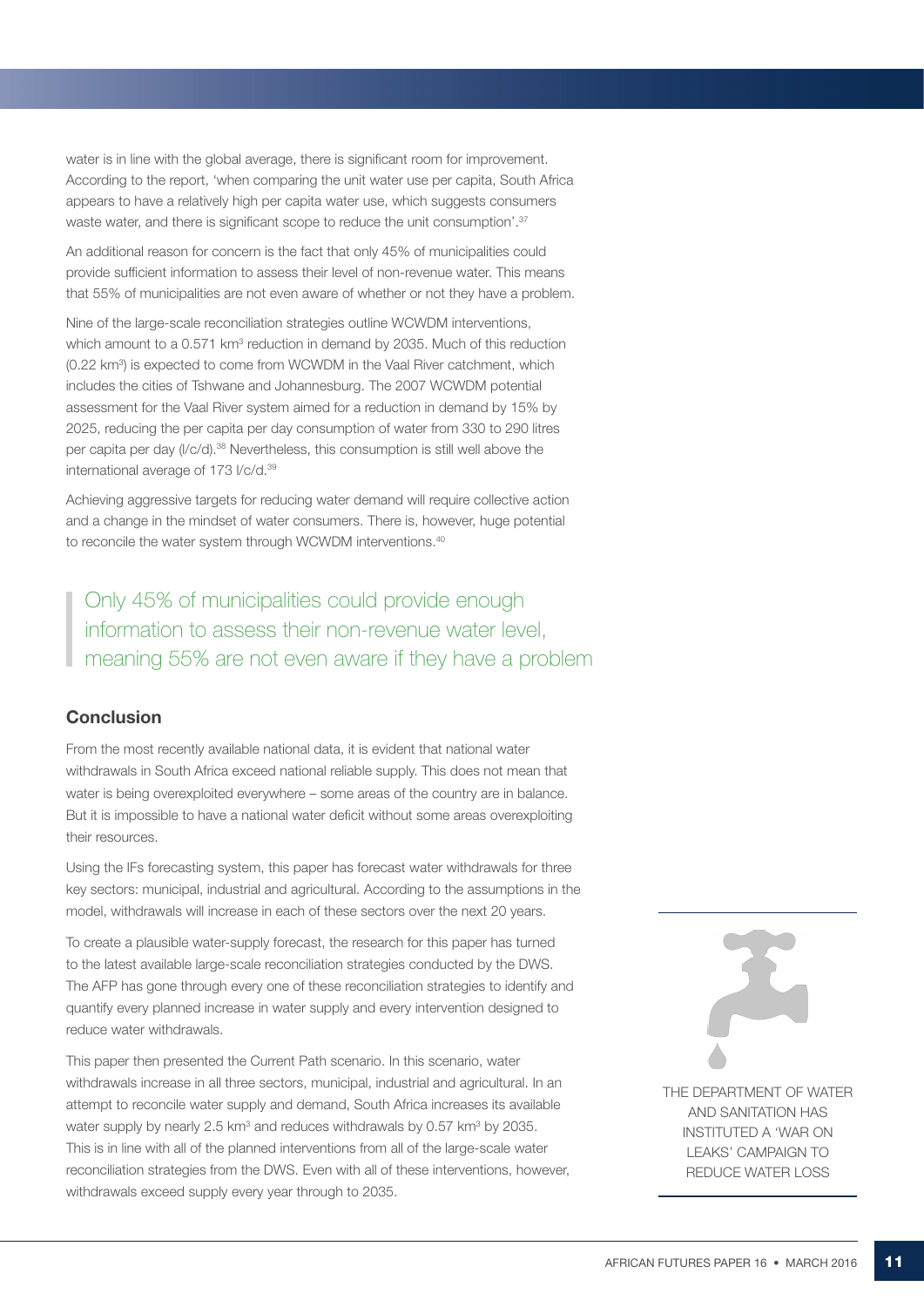This paper then presents the Closing the Gap scenario. This scenario is identical to the Current Path, except that additional measures are taken to reconcile national water withdrawals with available supply. In the Closing the Gap scenario, water withdrawals increase in all three sectors and all of the planned interventions from the large-scale water-reconciliation strategies are implemented on time. Additional measures are required to close the gap, however. Since most of the planned supply increases come from an increase in surface-water supply, these additional measures must come from use of groundwater, wastewater treatment and WCWDM. With these additional interventions, withdrawals decrease and supply increases enough to close the gap by 2035.

# There is a thriving water-research community in South Africa and an abundance of data

### Recommendations

The large-scale water-reconciliation strategies analysed for this research plan to increase national water supply by nearly 2.5 km<sup>3</sup> by 2035. Much of this increase in supply will come from the construction and raising of dams to increase reliable surface-water yield. These interventions are necessary, as water demand is growing rapidly. Even with the successful implementation of these interventions, however, the demand forecasts explained in this paper indicate that withdrawals will exceed reliable supply every year through to 2035. This means that additional interventions on top of the largescale reconciliation strategies will be required to bring withdrawals and supply into balance. This paper makes the following recommendations:

- All of the planned interventions outlined in all of the largescale reconciliation strategies must be completed on time.
- Groundwater is an under-used resource in South Africa. Research indicates that the main constraint on groundwater use is not the availability of the resource but problems related to operation and maintenance.
- Only 54% of municipal wastewater is treated in South Africa and nearly a quarter of wastewater treatment facilities are in a critical state. Growing municipal water demand will translate into growing municipal wastewater, and facilities must be put in place to treat this wastewater. This will increase the overall supply of water in South Africa along with water quality.
- There is significant room for improvement in terms of WCWDM. This can be achieved by reducing non-revenue water and by reducing per capita water use.
- Setting and achieving the necessary targets to close the gap between withdrawals and supply require strategic foresight based on plausible forecasts. Strategic foresight is an iterative process, and the forecasts in this paper must be analysed and improved as more data becomes available and assumptions change.
- Plausible forecasts require timely data. There is a thriving water-research community in South Africa and an abundance of data, but this data is often not in a standardised format that can be easily analysed. Studies done at the municipal, provincial and catchment levels are not directly comparable because of differences in geographic scope. Furthermore, it is difficult to aggregate this data to create a national water balance. More research is required to create a coherent national water balance using all available research at all geographic levels of analysis. This paper is a first step in that direction.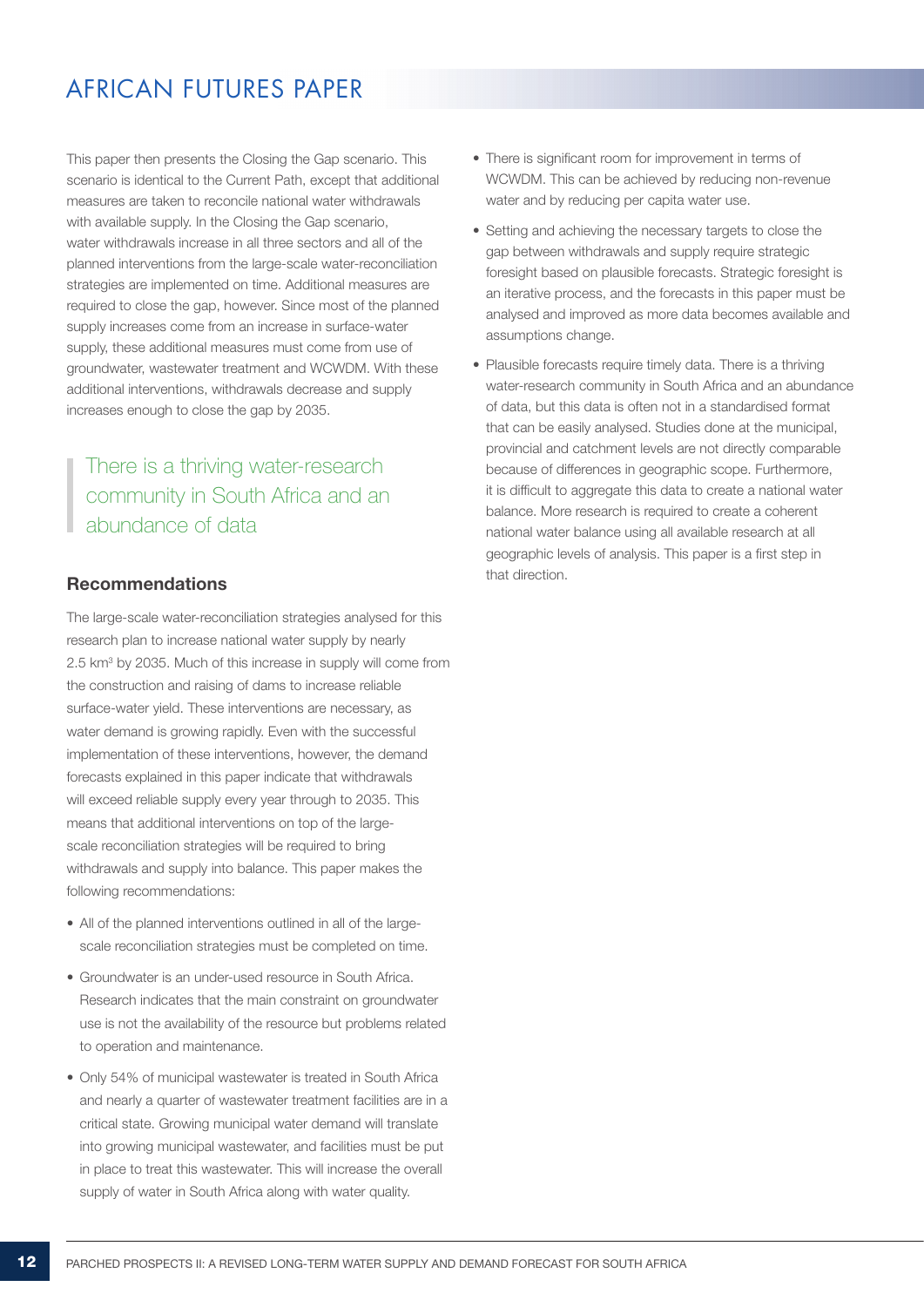### Appendix: Model documentation $41$

The International Futures (IFs) forecasting model is a long-term, global forecasting system. IFs uses over 3 000 datasets to forecast over 500 variables for 186 countries up to 2100. IFs is highly integrated, with each module interacting with every other module. The main modules in IFs are population, economics, health, education, infrastructure, governance, agriculture, energy, international-political and the environment. The water sub-module is a component of the environment module. Since the water sub-module of the IFs model is in a nascent stage, it is not as integrated with the other modules. This is a potential area of future research and one of the aims of future collaboration with the WRC. IFs is housed at the Frederick S. Pardee Center for International Futures at the University of Denver.

The water sub-module disaggregates demand into three sectors: municipal, industrial and agriculture. Supply is disaggregated into five components: surface water, groundwater, fossil (non-renewable) groundwater, direct reuse of treated wastewater and desalination. The main driver of municipal water demand is the size of the urban population. The main drivers of industrial water demand are thermo-electric power generation and the size of the manufacturing sector. The main driver of agricultural water demand is the area of land equipped for irrigation.

The model defines surface water and groundwater as exploitable renewable resources, which accounts for technical-economic, environmental and geopolitical criteria. This data is calculated at a 98% assurance of supply. Surface-water and groundwater data comes from the Aquastat database.

Fossil groundwater data comes from Aquastat, as well as from other peer-reviewed articles.42 Fossil water is not considered in South Africa however. This portion of supply follows a simple stock–flow dynamic, with total estimated fossil water being the stock and annual withdrawals being the flow.



#### Figure 7: Conceptualisation of the water sub-module within IFs

Source: Steve Hedden and Jakkie Cilliers, Parched prospects: The emerging water crisis in South Africa, September 2014.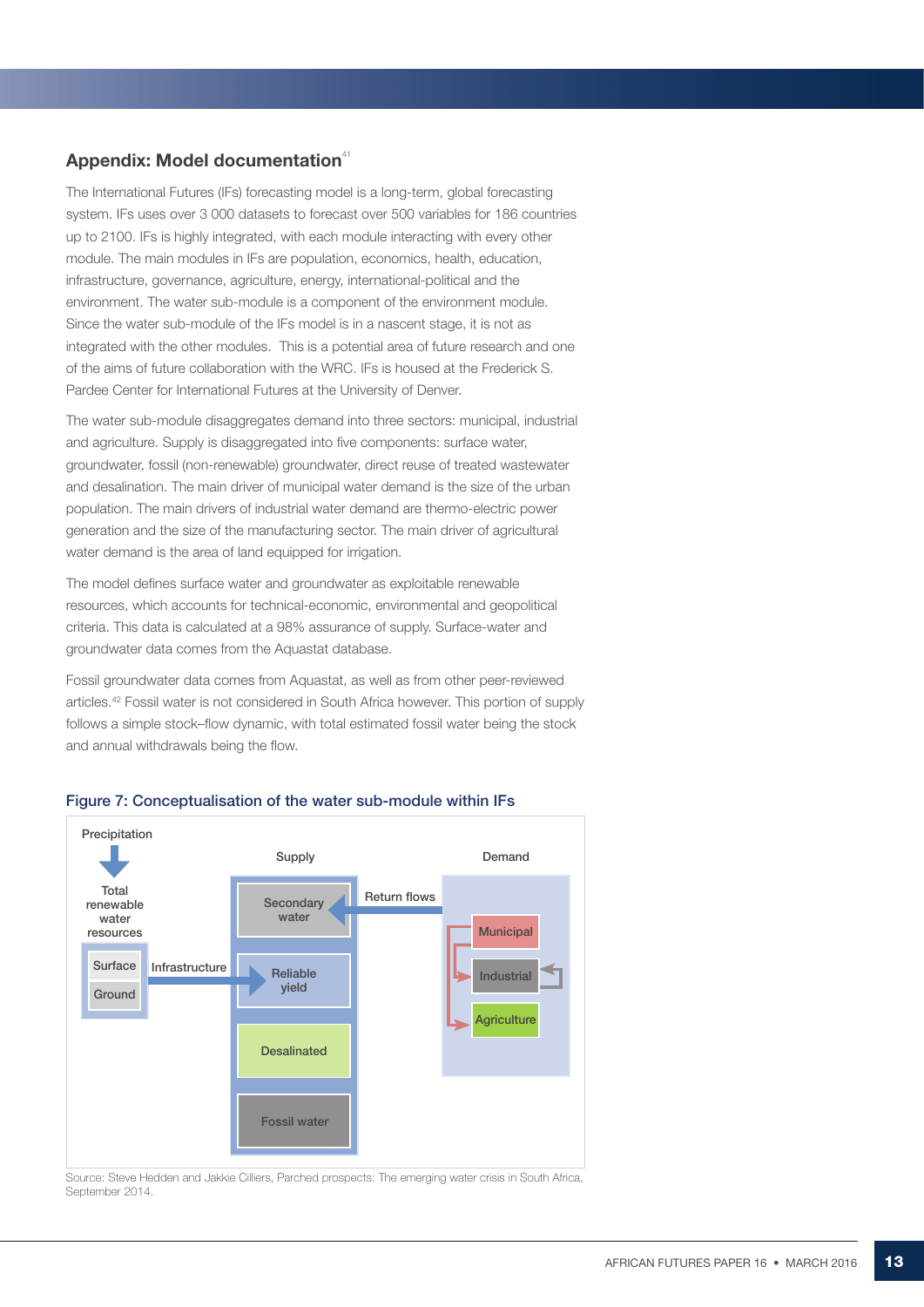Direct use of treated municipal wastewater is a portion of total treated municipal wastewater, which is itself a portion of total produced municipal wastewater. Total municipal water demand is used to estimate produced municipal wastewater. The proportion of this produced wastewater that is treated is a function of GDP per capita.

Desalinated water is driven using a growth rate that diminishes over time as the gap between demand and supply (if there is one) decreases.

Since the publication of the original 'Parched prospects' paper, improvements have been made to the water-demand forecasts in the IFs model. These model updates used feedback from a two-day water-expert workshop held at the ISS in conjunction with the WRC in October 2015.

### Municipal water demand update

Previously, IFs used the size of a country's urban population to forecast municipal water demand. This relied on a linear regression between municipal water demand and urban population. This implicitly assumed that per capita municipal water demand remains constant. Research, however, has shown that the most important factor in increasing municipal water demand is income, which drives per capita water use.<sup>43</sup>

To forecast changes in municipal water demand per capita over time this paper has used a new equation. The dependent variable in this equation is municipal water demand per capita. The independent variables are GDP per capita (at purchasing power parity); size of the urban population; and the percentage of the population served with piped water.

### Industrial water demand

Industrial water demand is calculated as the sum of water demand for thermo-electric power generation (cooling) and water demand for the manufacturing sector.

#### Thermo-electric power generation

To forecast water consumption for thermo-electric power generation, we multiply total non-renewable electricity generation (in kWh) by a calculated value of water consumption per kWh. Water use per kWh is calculated as a function of both water scarcity within a country and the GDP per capita of the country. The more water-scarce a country is, the lower the desired water use per kWh. The actual water use per kWh is determined by this desired value together with the GDP per capita (PPP) of the country. Industrial water demand for electricity is thus a function of non-renewable electricity generation, water scarcity and GDP per capita (PPP).

### Manufacturing

Although we do not have data on water demand for the manufacturing sector, using the calculations above for industrial water demand for electricity generation, we can estimate the portion of industrial water demand that is required for the manufacturing sector.

We use the size of a country's manufacturing sector to drive industrial water demand for manufacturing. There is a correlation between this calculated industrial water demand for manufacturing and the size of the country's manufacturing sector.

Industrial water demand for manufacturing is calculated by using the annual growth rate in the size of the manufacturing sector, adjusted by an elasticity of 0,45. This elasticity figure (0,45) was calculated using country-specific elasticities between manufacturing value-added growth rates and manufacturing water demand growth rates weighted by GDP.

This new formulation means that industrial water use per unit of value added from the manufacturing sector decreases for all income groups.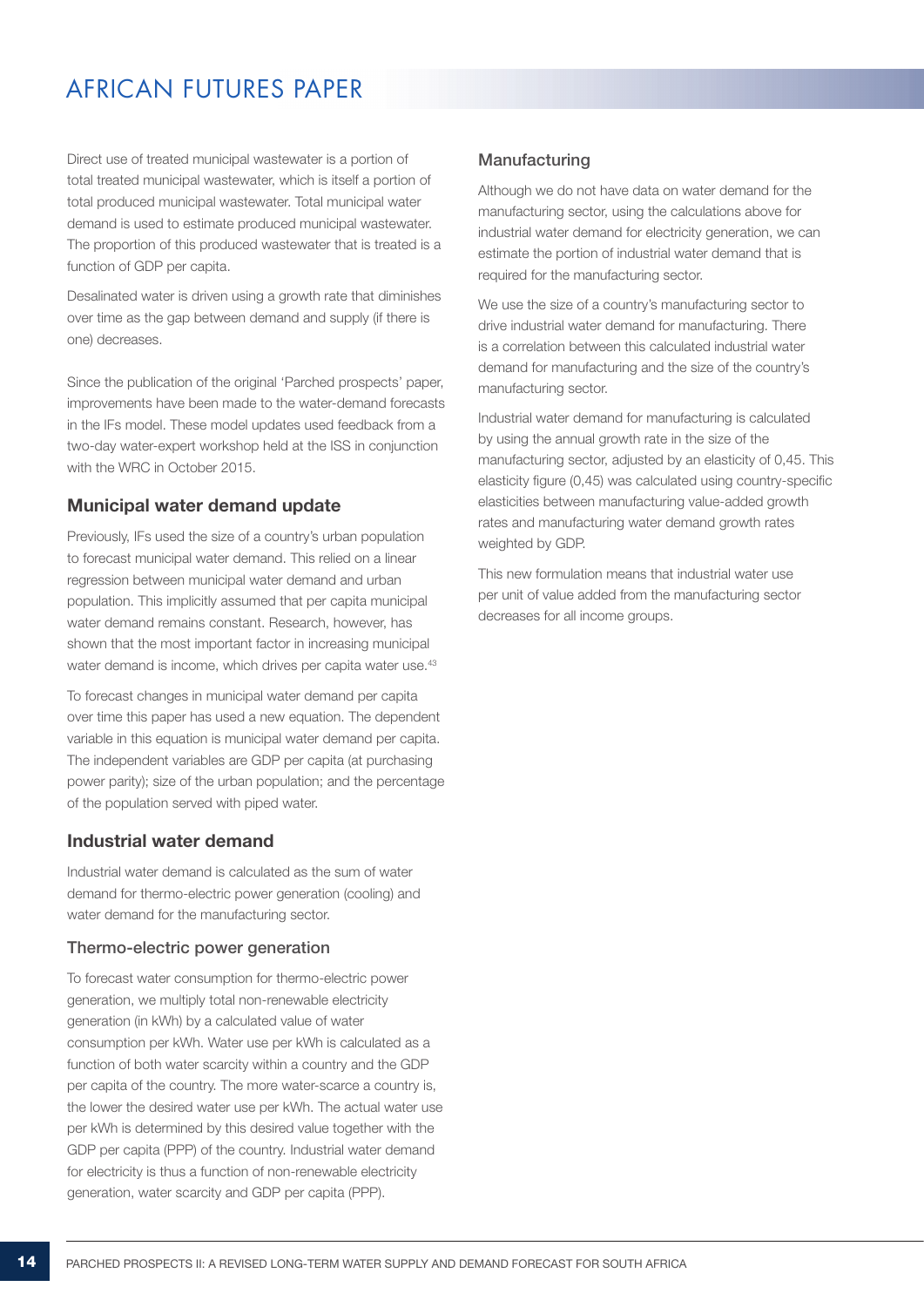#### **Notes**

The author would like to thank Barry Hughes, Jakkie Cilliers, Zachary Donnenfeld, Inga Jacobs, Eiman Karar, Isa Thompson, Jonathan Moyer, Julia Schuenemann, Amelia Broodryk, Mark Ronan, Roger Dickinson, Anu Klaassens, and all of the participants of the two-day expert water workshop for their valuable feedback and comments.

- 1 Department of Water Affairs, National Water Resource Strategy (NWRS), 2013, p. 4 https://www.dwa.gov.za/nwrs/NWRS2013.aspx, accessed 29 November 2015.
- 2 Steve Hedden and Jakkie Cilliers, Parched prospects: The emerging water crisis in South Africa, September 2014, https://www.issafrica.org/ publications/papers/parched-prospects-the-emerging-water-crisis-insouth-africa.
- 3 See The high cost of SA's worst drought in 23 years, *City Press,* 8 July 2015, www.news24.com/SouthAfrica/News/The-high-cost-of-SAs-worstdrought-in-23-years-20150708, accessed 1 December 2015; 5 provinces declared drought disaster areas, News 24, 13 November 2015, www. news24.com/SouthAfrica/News/5-provinces-declared-drought-disasterareas-20151113, accessed 1 December 2015; Record-crushing October keeps Earth on track for hottest year in 2015, *The Washington Post,*  17 November 2015, https://www.washingtonpost.com/news/capitalweather-gang/wp/2015/11/17/record-crushing-october-keeps-earth-ontrack-for-hottest-year-in-2015/?source=socnet\_fb\_cc\_20151120\_bo\_ captial-weather\_climate\_1, accessed 1 December 2015.
- 4 IPCC, *Climate change 2014: Impacts, adaptation, and vulnerability,*  www.ipcc.ch/report/ar5/wg2/ (see Part B: Regional Aspects, Chapter 22: Africa, 1199).
- 5 Ibid., 1237. In response to the risk of compounded stress on water resources from overexploitation, degradation and increased drought stress, the IPCC suggests reducing non-climate stressors on water resources, strengthening institutional capacities for demand management, groundwater assessment, integrated water-wastewater planning, integrated land and water governance, and sustainable urban development (see Part B: Regional Aspects, Chapter 22: Africa, 1237).
- For a full description of the water sub-module of IFs see the model documentation at http://pardee.du.edu/ifs-environment-modeldocumentation.
- 7 FAO, Aquastat main database, http://www.fao.org/nr/water/aquastat/ main/index.stm, accessed 13 November 2015.
- 8 Department of Water Affairs, National Water Resource Strategy, 2004, Chapter 2, 29, https://www.dwa.gov.za/nwrs/NWRS2004.aspx, accessed 29 November 2015.
- 9 FAO, Aquastat main database, http://www.fao.org/nr/water/aquastat/ main/index.stm, accessed 13 November 2015. See the Aquastat glossary, www.fao.org/nr/water/aquastat/data/glossary/search.html, accessed 10 November 2015. By this definition, industries that are connected to the municipal network are included in municipal water demand rather than industrial water demand.
- 10 FAO, Aquastat main database, http://www.fao.org/nr/water/aquastat/ main/index.stm, accessed 13 November 2015. This datapoint is modelled in the Aquastat model.
- 11 Ibid.
- 12 Department of Water Affairs, National Water Resource Strategy, 2004, Chapter 2, 29, https://www.dwa.gov.za/nwrs/NWRS2004.aspx, accessed 29 November 2015. The sum of these two categories is greater than industrial water withdrawal data in Aquastat for the same year (2000) because some of this is actually part of the public distribution network

and therefore included in the municipal water withdrawal category rather than industrial.

- 13 Aquastat uses a 90% assurance of supply to assess exploitable regular renewable surface water.
- 14 This is roughly in line with StatsSA data and therefore with the figures used in the National Water Resource Strategy.
- 15 FAO, Aquastat main database, http://www.fao.org/nr/water/aquastat/ main/index.stm, accessed 13 November 2015.
- 16 Ibid.
- 17 Department of Water Affairs, National Water Resource Strategy (NWRS), 2013, https://www.dwa.gov.za/nwrs/NWRS2013.aspx, accessed 29 November 2015.
- 18 NWRS, National Water Resource Strategy, 2004, https://www.dwa.gov. za/nwrs/NWRS2004.aspx, accessed 29 November 2015.
- 19 For a full detailed report on water use for electricity generation in South Africa, see, A Pouris and GA Thopil, *Long term forecasts of water usage for electricity generation: South Africa 2030,* WRC report no. 2383/1/14.
- 20 Ibid.
- 21 This excludes all renewable electricity generation in other words, the model assumes that only non-renewable electricity generation consumes water.
- 22 Steve Hedden, Gridlocked: A long-term look at South Africa's electricity sector, African Futures Project, https://www.issafrica.org/futures/papers/ gridlocked-a-long-term-look-at-south-africas-electricity-sector.
- 23 This is roughly in line with the WRC forecast of electrical water demand increasing from 332 gigalitres in 2013 to 370.5 gigalitres in 2035, A Pouris and GA Thopil, *Long term forecasts of water usage for electricity generation: South Africa 2030,* WRC report no. 2383/1/14, pg ii.
- 24 National Development Plan: Our future, make it work, 34, www.gov.za/ sites/www.gov.za/files/Executive%20Summary-NDP%202030%20- %20Our%20future%20-%20make%20it%20work.pdf, accessed 10 November 2015.
- 25 Department of Water Affairs, National Water Resource Strategy (NWRS), 2013, https://www.dwa.gov.za/nwrs/NWRS2013.aspx, accessed 29 November 2015, page 10.
- 26 Ibid. page 11.
- 27 See Department of Water Affairs, National Water Resource Strategy (NWRS), 2013, https://www.dwa.gov.za/nwrs/NWRS2013.aspx, accessed 29 November 2015. 'For future scenarios, the DWA assumes that the amount of water allocated for agriculture remain the same; all land reform projects and revitalisation of smallholder irrigation schemes will use the same amount of water as before. An increase in irrigation will be effected through water use efficiency, and selected new development, such as in the Mzimvubu.'
- 28 These include:

J Beumer, Dr M Van Veelen, S Mallory, D Timm, Dr M Levin and team, *Development of a reconciliation strategy for the Olifants River Water Supply System,* Department of Water Affairs, South Africa, final reconciliation strategy report, December 2011, report no. P WMA 04/ B50/00/8310/14.

Kornelius Riemann, Jaco Human and Rowena Hay, *Support to the continuation of the water reconciliation strategy for the Western Cape Water Supply System,* Department of Water and Sanitation, status report, October 2014.

DWS, South Africa, *Support to the continuation of the water reconciliation strategy for the Western Cape Water Supply System,* status report, October 2015, prepared by Umvoto Africa (Pty) Ltd in association with WorleyParsons RSA on behalf of the Directorate, National Water Resource Planning.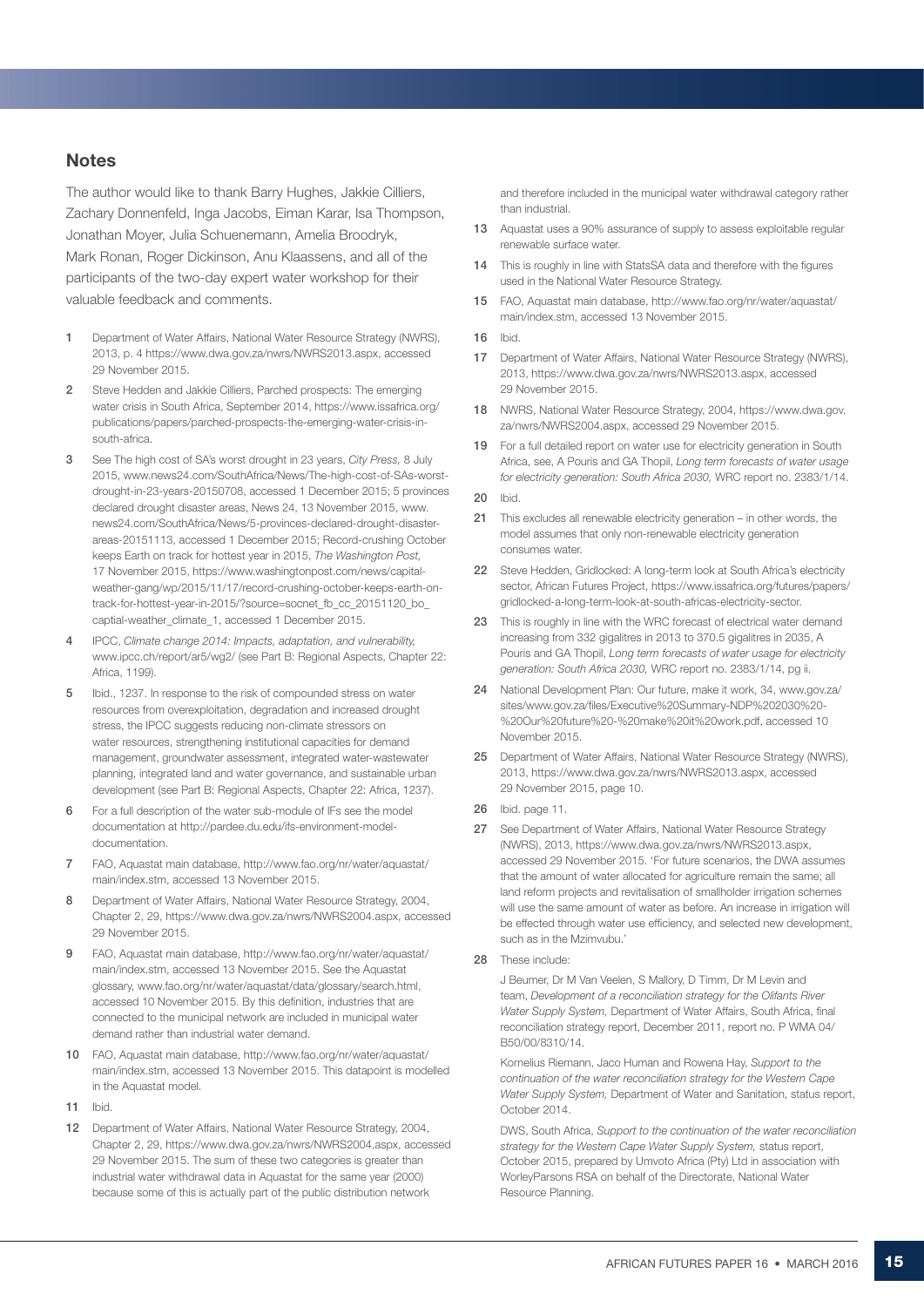Department of Water Affairs, South Africa, *Algoa reconciliation strategy,* prepared by E van der Berg and Dr MJ Shand of Aurecon, as part of the Water reconciliation strategy study for the Algoa water supply area, 2011, DWA report no. WMA 15/M00/00/1409/04.

PG van Rooyen and study team, Department of Water Affairs, South Africa, *Amatole Water Supply System reconciliation strategy,* status report, September 2015,

*Water reconciliation strategy for the KwaZulu-Natal coastal metropolitan areas,* final version, November 2009, DWA report no. PWMA 11/000/00/1107.

Department of Water Affairs, *Amatole Water Supply System reconciliation strategy,* status report 2012, Rev 3, https://www.dwa.gov.za/projects. aspx, accessed 29 November 2015.

Department of Water Affairs, *Final reconciliation strategy, water requirements and availability reconciliation strategy for the Mbombela municipal area,* February 2014.

Department of Water Affairs, South Africa, *Reconciliation strategy report for the large bulk water supply systems of the Greater Bloemfontein area,*  prepared by Aurecon in association with GHT Consulting Scientists and ILISO Consulting as part of the Water reconciliation strategy study for the large bulk water supply systems: Greater Bloemfontein area, 2012, DWA report no. PWMA 14/C520/00/0910/05.

Department of Water Affairs, South Africa, *Development of a reconciliation strategy for the Luvuvhu and Letaba Water Supply System: Final reconciliation strategy,* executive summary, 2014.

DWS, South Africa, *Water reconciliation strategy for Richards Bay and surrounding towns,* interventions report, prepared by Aurecon South Africa (Pty) Ltd as part of the Water reconciliation strategy for Richards Bay and surrounding towns, 2015.

Department of Water Affairs and Forestry, South Africa, *Vaal River system: Large bulk water supply reconciliation strategy, second stage reconciliation strategy,* March 2009, prepared by DMM Development Consultants, Golder Associates Africa, SRK, WRP Consulting Engineers and Zitholele Consulting, DWAF report no. PRSA C000/00/4406/08.

Department of Water Affairs, South Africa, *Development of reconciliation strategies for large bulk water supply systems Orange River: Surface water hydrology and system analysis report,* August 2013, prepared by WRP Consulting Engineers, Aurecon, Golder Associates Africa and Zitholele Consulting, report no. PRSA D000/00/18312/7.

Department of Water Affairs, South Africa, *Development of reconciliation strategies for large bulk water supply systems Orange River,* 2015.

Department of Water Affairs and Forestry, South Africa, *The development of a reconciliation strategy for the Crocodile West water supply system,* version 1, July 2008, DWAF report no. PWMA 03/000/00/3608.

Department of Water Affairs and Forestry, *Support to the implementation and maintenance of the reconciliation strategy of the Crocodile West Water Supply System,* Crocodile West reconciliation strategy, December 2012, DWAF report no. PWMA 03/A31/00/6110/4.

- 29 The researchers are aware of the All Towns Strategies conducted by the DWS but it was not in the scope of this paper to aggregate the reconciliation strategies for all 814 towns.
- 30 For full documentation of the extracted data from the large-scale reconciliation strategies and metadata, please contact the author at stevehedden47@gmail.com.
- 31 StatsSA, National accounts: Water management areas in South Africa, discussion document no. DO405.8, Statistics South Africa, 2010.
- 32 Department of Water Affairs, National Water Resource Strategy (NWRS), 2013, https://www.dwa.gov.za/nwrs/NWRS2013.aspx, accessed 29 November 2015.
- 33 J Cobbing, K Eales, J Gibson, K Lenkow and T Rossouw, *An appraisal of diverse factors influencing long-term success of groundwater schemes for domestic water supplies, focusing on priority areas in South Africa,* Water Research Commission, September 2014, WRC report no. 2158/1/14.
- 34 WRC, Drivers for wastewater technology selection Assessment of the selection of wastewater technology by municipalities in relation to the management capability and legislative requirements, 1 December 2012, www.wrc.org.za/Pages/DisplayItem.aspx?ItemID=10197&FromURL=%2F Pages%2FKH\_DocumentsList.aspx%3Fdt%3D1%26ms%3D4%3B15%3 B%26d%3DDrivers+for+Wastewater+Technology+Selection+%E2%80%9 3+Assessment+of+the+selection+of+wastewater+technology+by+ municipalities+in+relation+to+the+management+capability+and+ legislative+requirements%26start%3D1.
- 35 See the 2014 *Green drop report,* https://www.dwa.gov.za/dir\_ws/gds/ Docs/DocsDefault.aspx.
- 36 R McKenzie, ZN Siqalaba and WA Wegelin, The state of non-revenue water in South Africa, Water Research Commission, 12 August 2012, WRC report no. TT 522/12.
- 37 Ibid., xiv.
- 38 This is the latest available report on the DWS website, https://www. dwa.gov.za/Projects/Vaal/documents.aspx, accessed 16 December 2015. See also Department of Water Affairs and Forestry, South Africa, Potential savings through WC/WDM in the Upper and Middle Vaal Water Management Areas, project team: WRP Consulting Engineers (Pty) Ltd, DMM Development Consultants, and PD Naidoo & Associates, October 2007, report no. PRSA C000/00/4406/02.
- 39 R McKenzie, ZN Siqalaba and WA Wegelin, The state of non-revenue water in South Africa, Water Research Commission, 12 August 2012, WRC report no. TT 522/12.
- 40 It is important to note that water supply and demand do not yet equilibrate within the IFs model. WCWDM interventions may have unintended consequences that the model is not yet able to forecast. For example, increasing the efficiency of the system through the 'war on leaks' could lead to a reduction in the cost of water supply and an increase in overall water demand. Likewise, water scarcity may lead to more incentives for WCWDM than the model currently forecasts. The 2015/16 drought, for example, may lead to more water efficiency than is currently planned. These interactions will be incorporated into the model in the future.
- 41 LR Brown, F Christopher and H Kane, *Vital signs,* New York: WW Norton, 1996.

 F Christopher, Facing up to the risks of climate change, in LR Brown et al (eds), *State of the world 1996,* New York: WW Norton, 1996, 21–39.

 IPCC, Several volumes by various working groups, Cambridge University Press, 1995. (See the IPCC web page: www.unep.ch/ipcc/ipcc-0.html.)

J Alcamo, M Flörke and M Märker, Future long-term changes in global water resources driven by socio-economic and climatic changes, *Hydrological Sciences Journal,* 52: 2, 2007, 247–275, DOI: 10.1623/ hysj.52.2.247.

J Kaivo-oja, J Luukhanen and P Malaski, Methodology for the analysis of critical industrial ecology trends: An advanced sustainability analysis of the Finnish economy, Turku: Finland Futures Research Centre, 2002.

S Mori, and M Takahaashi, An integrated assessment model for the evaluation of new energy technologies and food production, accepted by *International Journal of Global Energy Issues,* 1997.

National Renewable Energy Laboratory, *Consumptive water use for US power production,* NREL/TP-550-33905, www.nrel.gov/docs/ fy04osti/33905.pdf.

S Postel, Dividing the waters: Food security, ecosystem health, and the new politics of scarcity, Worldwatch Paper 132, Washington, D.C.: Worldwatch Institute, September 1996.

 Robert Repetto and Duncan Austin, *The costs of climate protection,* Washington, D.C.: World Resources Institute, 1997.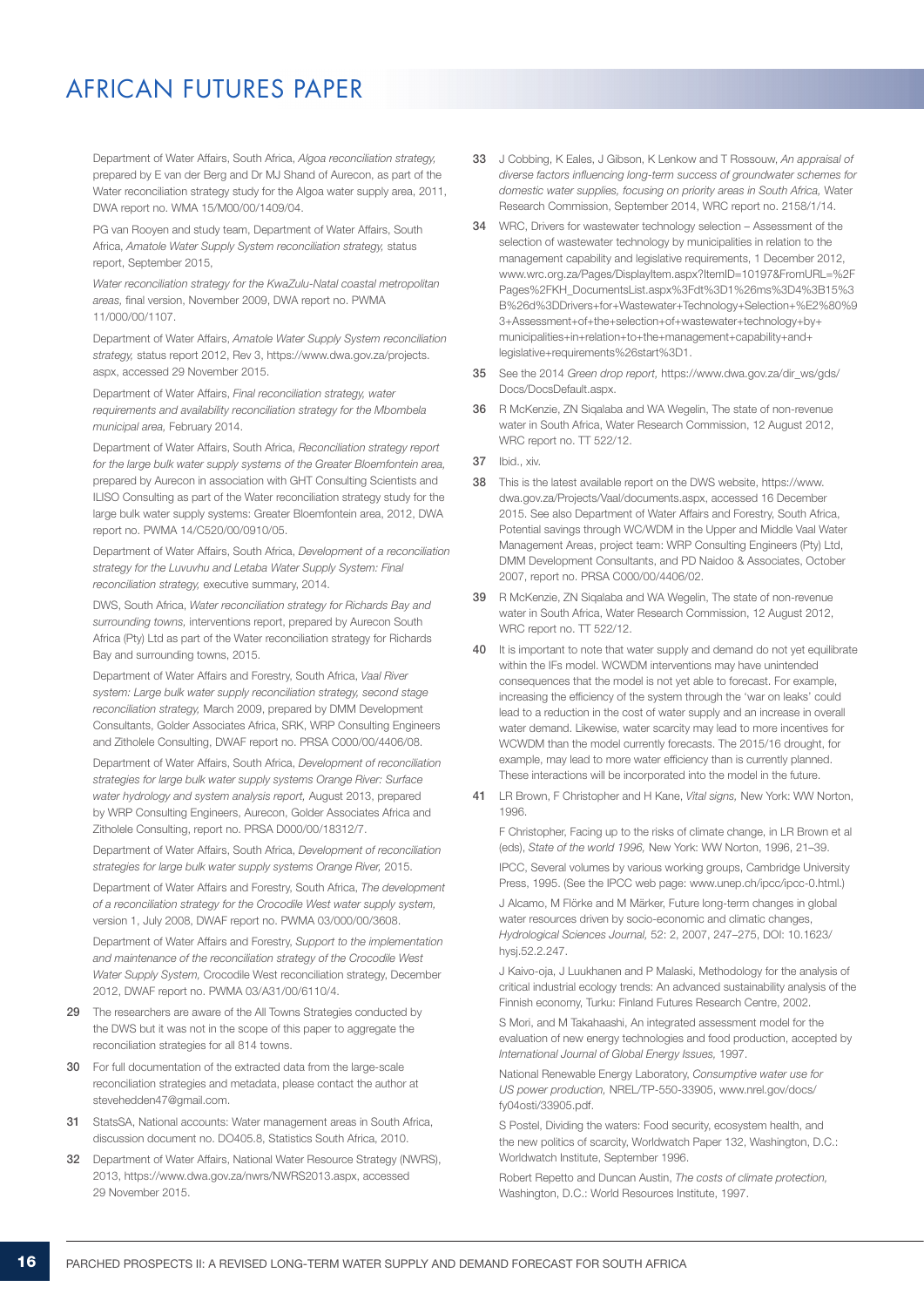- 42 UNESCO, Non-renewable groundwater resources, 2006, http://portalsostenibilidad.upc.edu/archivos/fichas/informes/ aguassubterraneasnorenovables.guiagestion.pdf. AM MacDonald, Quantitative maps of groundwater resources in Africa, *Environmental Research Letters,* http://iopscience.iop.org/1748-9326/7/2/024009/ pdf/1748-9326\_7\_2\_024009.pdf.
- 43 J Alcamo, M Flörke and M Märker, Future long-term changes in global water resources driven by socio-economic and climatic changes, *Hydrological Sciences Journal,* 52: 2, 2007, 247–275, DOI: 10.1623/ hysj.52.2.247.